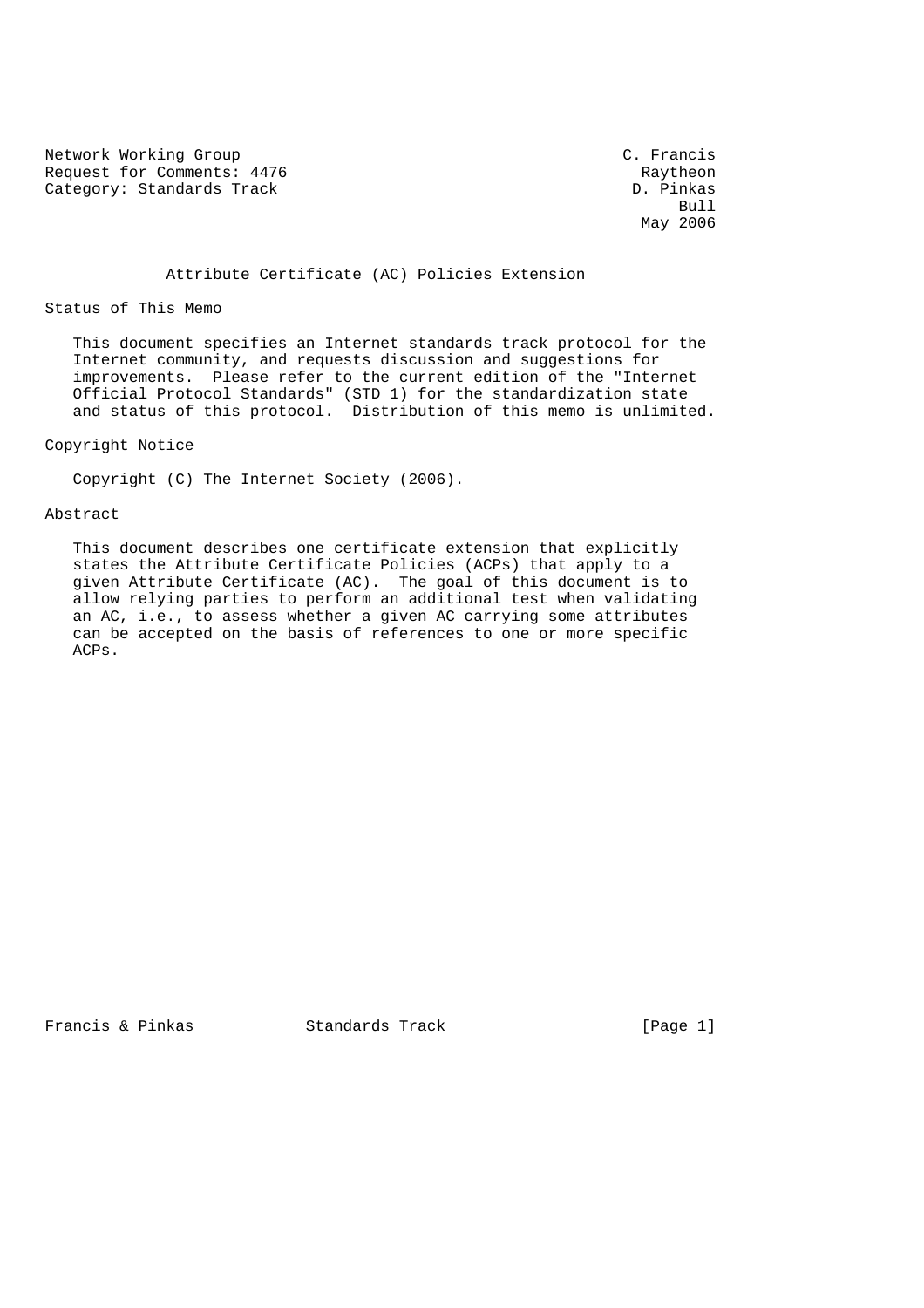# 1. Introduction

 When issuing a Public Key Certificate (PKC), a Certificate Authority (CA) can perform various levels of verification with regard to the subject identity (see [RFC3280]). A CA makes its verification procedures, as well as other operational rules it abides by, "visible" through a certificate policy, which may be referenced by a certificate policies extension in the PKC.

 The purpose of this document is to define an Attribute Certificate (AC) policies extension able to explicitly state the AC policies that apply to a given AC, but not the AC policies themselves. Attribute Certificates are defined in [RFC3281].

## 1.1. Conventions Used in This Document

 The key words "MUST", "MUST NOT", "REQUIRED", "SHALL", "SHALL NOT", "SHOULD", "SHOULD NOT", "RECOMMENDED", "MAY", and "OPTIONAL" in this document are to be interpreted as described in [RFC2119].

# 2. AC Policies Extension Semantics

 An Attribute Certificate Policy is a named set of rules that indicates the applicability of an AC to a particular community and/or class of applications with common security requirements. It defines rules for the generation, issuance, and revocation of ACs. It may also include additional rules for attributes registration.

 Thus, note that an Attribute Authority (AA) does not necessarily support one single ACP. However, for each AC that is delivered, the AA SHALL make sure that the policy applies to all the attributes that are contained in it.

 An ACP may be used by an AC user to decide whether or not to trust the attributes contained in an AC for a particular purpose.

 When an AC contains an AC policies extension, the extension MAY, at the option of the AA, be either critical or non-critical.

 The AC Policies extension MAY be included in an AC. Like all X.509 certificate extensions [X.509], the AC policies extension is defined using ASN.1 [ASN1]. See Appendix A.

 The definitions are presented in the 1988 Abstract Syntax Notation One (ASN.1) rather than the 1997 ASN.1 syntax used in the most recent ISO/IEC/ITU-T standards.

The AC policies extension is identified by id-pe-acPolicies.

Francis & Pinkas Standards Track [Page 2]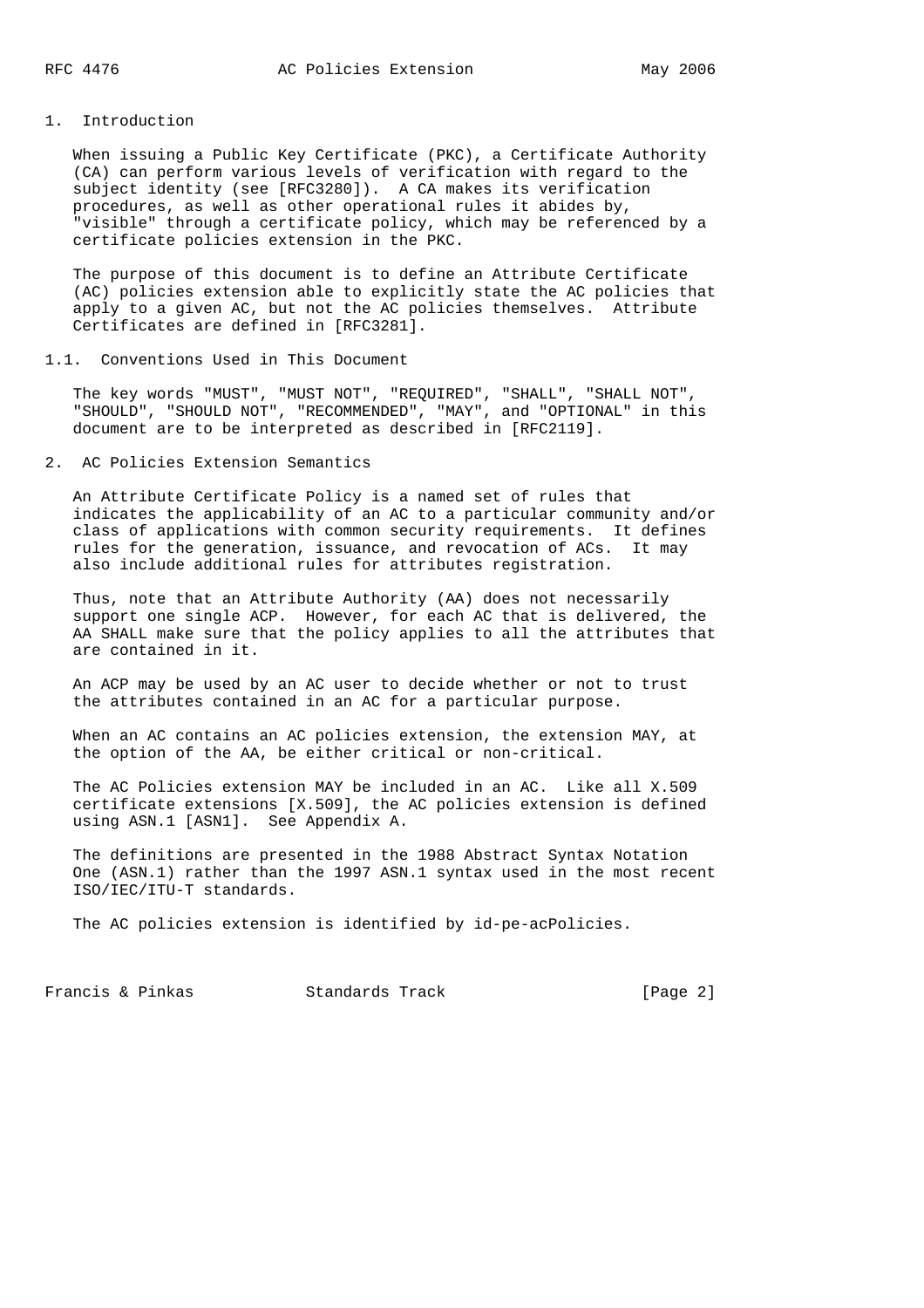id-pe-acPolicies OBJECT IDENTIFIER ::= { iso(1) identified-organization(3) dod(6) internet(1) security(5) mechanisms(5)  $id-pkix(7) id-pe(1) 15$ 

 The AC policies extension includes a list of AC policies recognized by the AA that apply to the attributes included in the AC.

 AC Policies may be defined by any organization with a need. Object identifiers used to identify AC Policies are assigned in accordance with [X.660|ISO9834-1].

 The AC policies extension in an AC indicates the AC policies for which the AC is valid.

 An application that recognizes this extension and its content SHALL process the extension regardless of the value of the criticality flag.

 If the extension is both flagged non-critical and not recognized by the AC-using application, then the application MAY ignore it.

 If the extension is marked critical or is recognized by the AC-using application, it indicates that the attributes contained in the attribute certificate SHALL only be used for the purpose, and in accordance with the rules associated with one of the indicated AC policies. If none of the ACP identifiers is adequate for the application, then the AC MUST be rejected.

 If the extension is marked critical or is recognized by the AC using application, the AC-using application MUST use the list of AC policies to determine whether it is appropriate to use the attributes contained in that AC for a particular transaction. When the appropriate policy is not found, the AC SHALL be rejected.

2.1. AC Policy Extension Syntax

The syntax for the AC Policy extension is:

AcPoliciesSyntax ::= SEQUENCE SIZE (1..MAX) OF PolicyInformation

 PolicyInformation ::= SEQUENCE { policyIdentifier AcPolicyId,<br>policyQualifiers SEQUENCE SI SEQUENCE SIZE (1..MAX) OF PolicyQualifierInfo OPTIONAL}

AcPolicyId ::= OBJECT IDENTIFIER

Francis & Pinkas Standards Track [Page 3]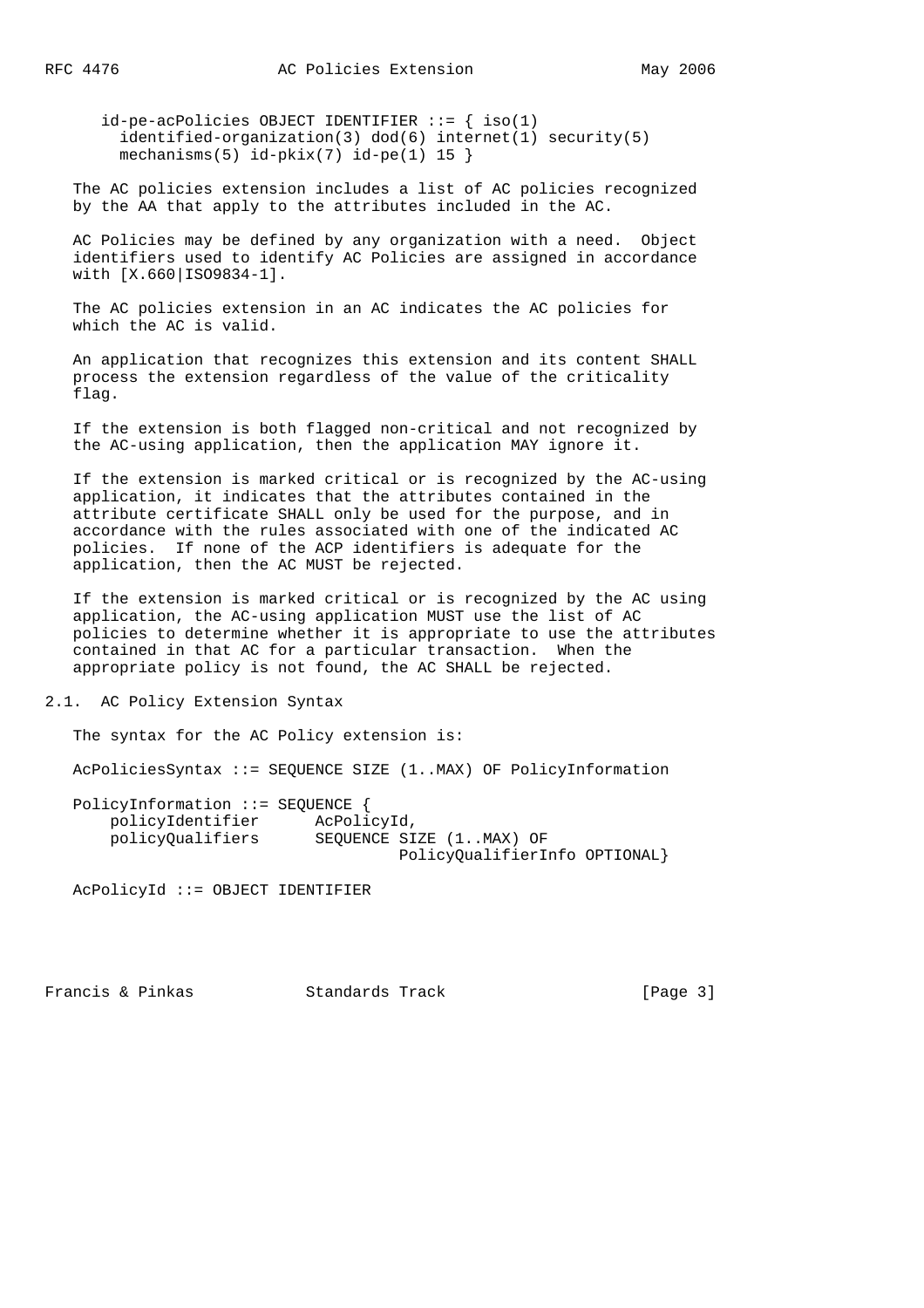PolicyQualifierInfo ::= SEQUENCE { policyQualifierId PolicyQualifierId, qualifier ANY DEFINED BY policyQualifierId } -- policyQualifierIds for Internet policy qualifiers id-qt OBJECT IDENTIFIER ::= { id-pkix 2 } id-qt-acps OBJECT IDENTIFIER ::= { id-qt 4 }  $id-qt-acunotice$  OBJECT IDENTIFIER  $::=$  {  $id-qt 5$  }  $id-qt-aeps$  OBJECT IDENTIFIER  $::=$  {  $iso(1)$  identified-organization(3) dod(6) internet(1) security(5) mechanisms(5)  $id-pkix(7) id-qt(2) 4$  $id$ -qt-acunotice OBJECT IDENTIFIER  $::=$  { iso(1) identified-organization(3) dod(6) internet(1) security(5) mechanisms(5)  $id-pkix(7) id-qt(2) 5$  PolicyQualifierId ::= OBJECT IDENTIFIER ( id-qt-acps | id-qt-acunotice ) -- ACPS pointer qualifier ACPSuri ::= IA5String -- ACP statement user notice qualifier ACUserNotice ::= UserNotice -- UserNotice is defined in [RFC3280]

 To promote interoperability, this document RECOMMENDS that policy information terms consist of only an object identifier (OID). When more than one policy is used, the policy requirements have to be non-conflicting, e.g., one policy may refine the general requirements mandated by another policy.

 The extension defined in this specification supports two policy qualifier types for use by ACP writers and AAs. The qualifier types are the ACPS Pointer and the AC User.

2.1.1. Notice Qualifiers

 The ACPS Pointer qualifier contains a pointer to an Attribute Certification Practice Statement (ACPS) published by the AA. The pointer is in the form of a URI. Processing requirements for this qualifier are a local matter.

Francis & Pinkas Standards Track [Page 4]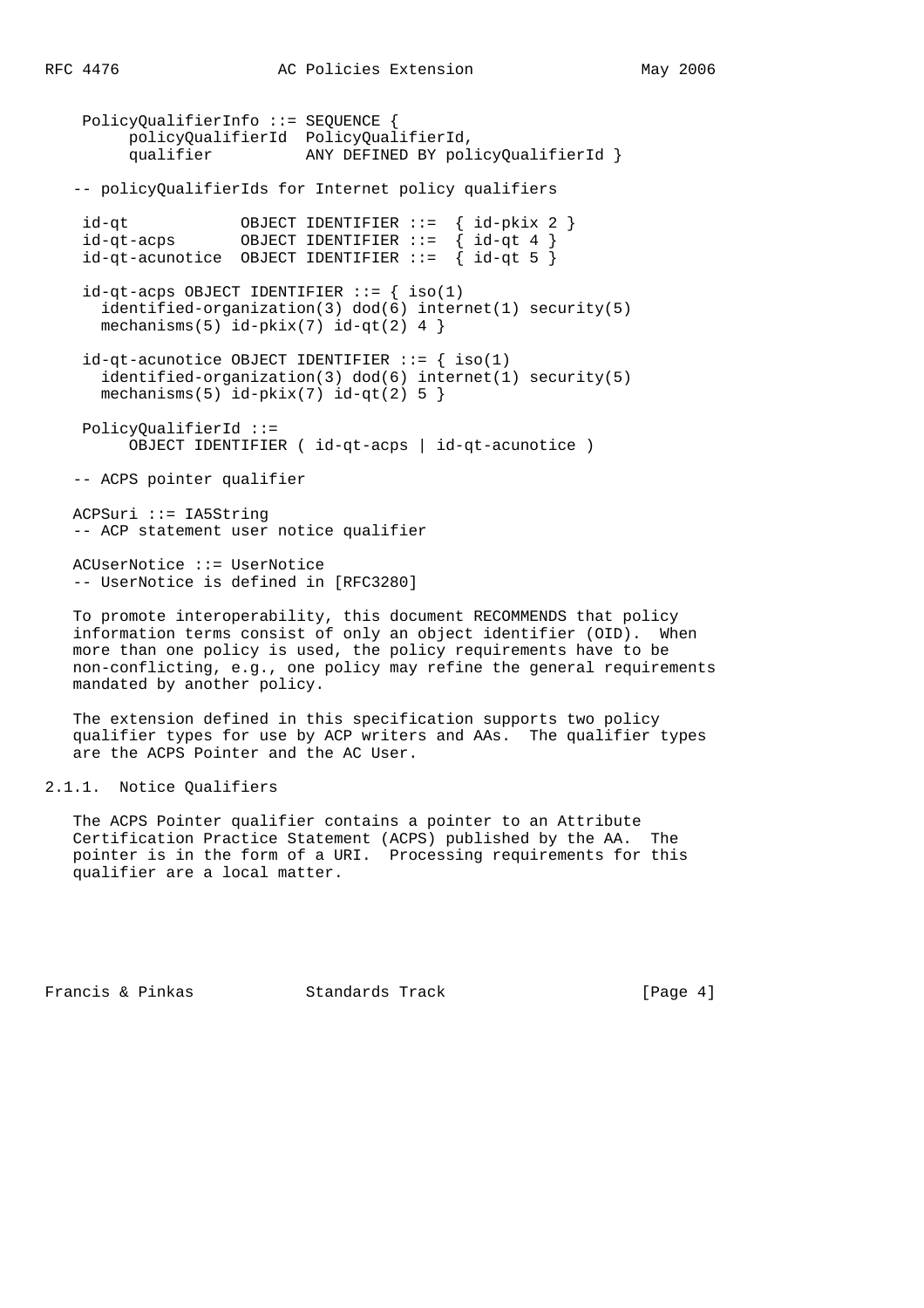The AC User Notice is intended for display to a relying party when an attribute certificate is used. The application software SHOULD display the AC User Notice of the AC. The AC User Notice is defined in [RFC3280]. It has two optional fields: the noticeRef field and the explicitText field.

 The noticeRef field, if used, names an organization and identifies, by number, a particular textual statement prepared by that organization. For example, it might identify the organization's name and notice number 1. In a typical implementation, the application software will have a notice file containing the current set of notices for the AA; the application will extract the notice text from the file and display it. Messages MAY be multilingual, allowing the software to select the particular language message for its own environment.

 An explicitText field includes the textual statement directly in the certificate. The explicitText field is a string with a maximum size of 200 characters.

 If both the noticeRef and explicitText options are included in the one qualifier, and if the application software can locate the notice text indicated by the noticeRef option, then that text SHOULD be displayed; otherwise, the explicitText string SHOULD be displayed.

#### 2.2. Attribute Certificate Policies

 The scope of this document is not the definition of the detailed content of ACPs themselves; therefore, specific policies are not defined in this document.

#### 3. Security Considerations

 The ACP defined in this document applies for all the attributes that are included in one AC. AAs SHALL ensure that the ACP applies to all the attributes that are included in the ACs they issue.

 Attributes may be dynamically grouped in several ACs. It should be observed that since an AC may be issued under more than one ACP, the attributes included in a given AC MUST be compliant with all the ACPs from that AC.

 When verifying an AC, a relying party MUST determine that the AC was issued by a trusted AA and then that it has the appropriate policy.

Francis & Pinkas Standards Track [Page 5]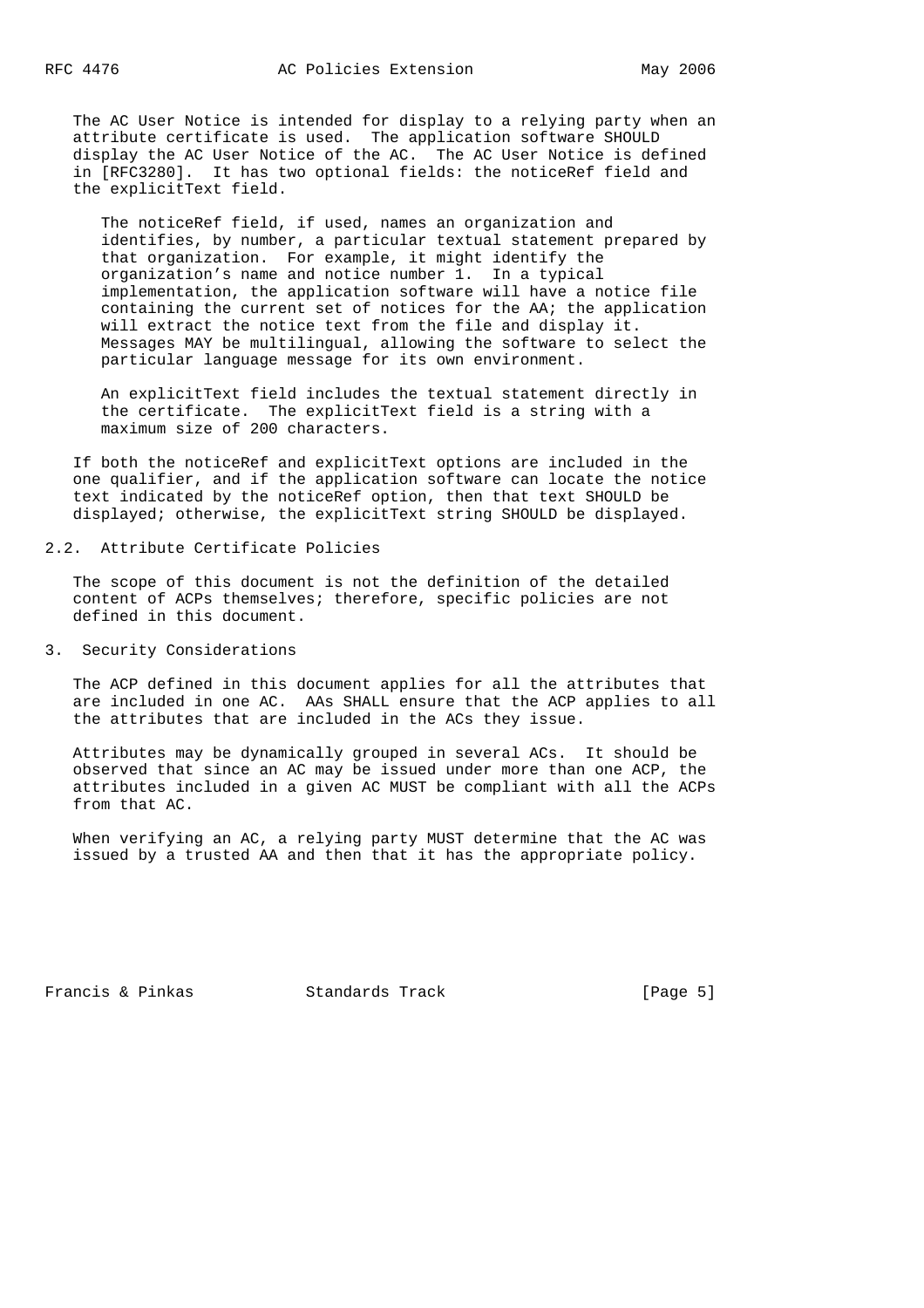Failure of AAs to protect their private keys will permit an attacker to masquerade as them, potentially generating false ACs or revocation status. Existence of bogus ACs and revocation status will undermine confidence in the system. If the compromise is detected, then the certificate of the AA MUST be revoked.

 Rebuilding after such a compromise will be problematic, so AAs are advised to implement a combination of strong technical measures (e.g., tamper-resistant cryptographic modules) and appropriate management procedures (e.g., separation of duties) to avoid such an incident.

 Loss of an AA's private signing key may also be problematic. The AA would not be able to produce revocation status or perform AC renewal (i.e., the issue of a new AC with the same set of attributes with the same values, for the same holder, from the same AA but with a different validity period). AC issuers are advised to maintain secure backup for signing keys. The security of the key backup procedures is a critical factor in avoiding key compromise.

 The availability and freshness of revocation status will affect the degree of assurance that should be placed in a long-lived AC. While long-lived ACs expire naturally, events may occur during an AC's natural lifetime that negate the binding between the AC holder and the attributes. If revocation status is untimely or unavailable, the assurance associated with the binding is clearly reduced.

 The binding between an AC holder and attributes cannot be stronger than the cryptographic module implementation and algorithms used to generate the signature. Short key lengths or weak hash algorithms will limit the utility of an AC. AAs are encouraged to note advances in cryptology so they can employ strong cryptographic techniques.

 If an AC is tied to the holder's PKC using the baseCertificateID component of the Holder field and the PKI in use includes a rogue CA with the same issuer name specified in the baseCertificateID component, this rogue CA could issue a PKC to a malicious party, using the same issuer name and serial number as the proper holder's PKC. Then the malicious party could use this PKC in conjunction with the AC. This scenario SHOULD be avoided by properly managing and configuring the PKI so that there cannot be two CAs with the same name. Another alternative is to tie ACs to PKCs using the publicKeyCert type in the ObjectDigestInfo field. Failing this, AC verifiers have to establish (using other means) that the potential collisions cannot actually occur; for example, the Certificate Policy Statements (CPSs) of the CAs involved may make it clear that no such name collisions can occur.

Francis & Pinkas Standards Track [Page 6]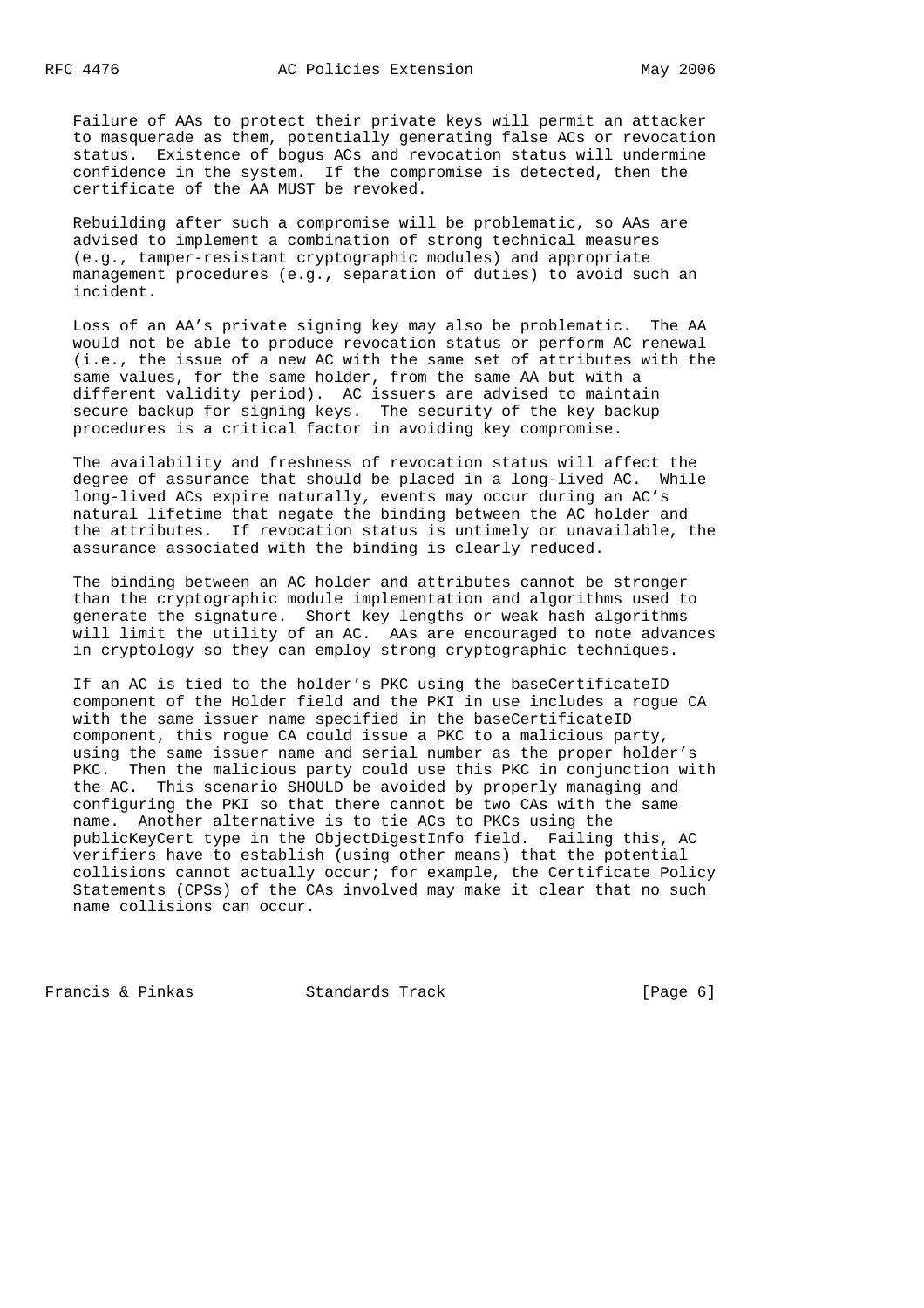Implementers MUST ensure that following validation of an AC, only attributes that the issuer is trusted to issue are used in authorization decisions. Other attributes, which MAY be present, MUST be ignored. AC verifiers SHALL support means of being provided with this information. The AA controls PKC extension (see [RFC3281]) is one possibility, but it is optional to implement. Configuration information is a likely alternative means, while out-of-band means is another. This becomes very important if an AC verification application trusts more than one AC issuer.

4. IANA Considerations

 The AC policies extension is identified by an object identifier (OID). The OID for the AC policies extension defined in this document was assigned from an arc delegated by the IANA to the PKIX Working Group.

No further action by the IANA is necessary for this document.

- 5. References
- 5.1. Normative References

|           | $[X.660 IS09834-1]$ ITU-T Recommendation X.660 (1992)   ISO/IEC 9834-1:<br>1993, Information technology - Open Systems<br>Interconnection Procedures for the operation of OSI<br>Registration Authorities: General procedures. |
|-----------|--------------------------------------------------------------------------------------------------------------------------------------------------------------------------------------------------------------------------------|
| [RFC2119] | Bradner, S., "Key words for use in RFCs to Indicate<br>Requirement Levels", BCP 14, RFC 2119, March 1997.                                                                                                                      |
| [RFC3280] | Housley, R., Polk, W., Ford, W., and D. Solo,<br>"Internet X.509 Public Key Infrastructure<br>Certificate and Certificate Revocation List (CRL)<br>Profile", RFC 3280, April 2002.                                             |
| [RFC3281] | Farrell, S. and R. Housley, "An Internet Attribute<br>Certificate Profile for Authorization", RFC 3281,<br>April 2002.                                                                                                         |
| [ASN1]    | $X.680 - X.693$   ISO/IEC 8824: 1-4 Abstract Syntax<br>Notation One (ASN.1).                                                                                                                                                   |

Francis & Pinkas Standards Track [Page 7]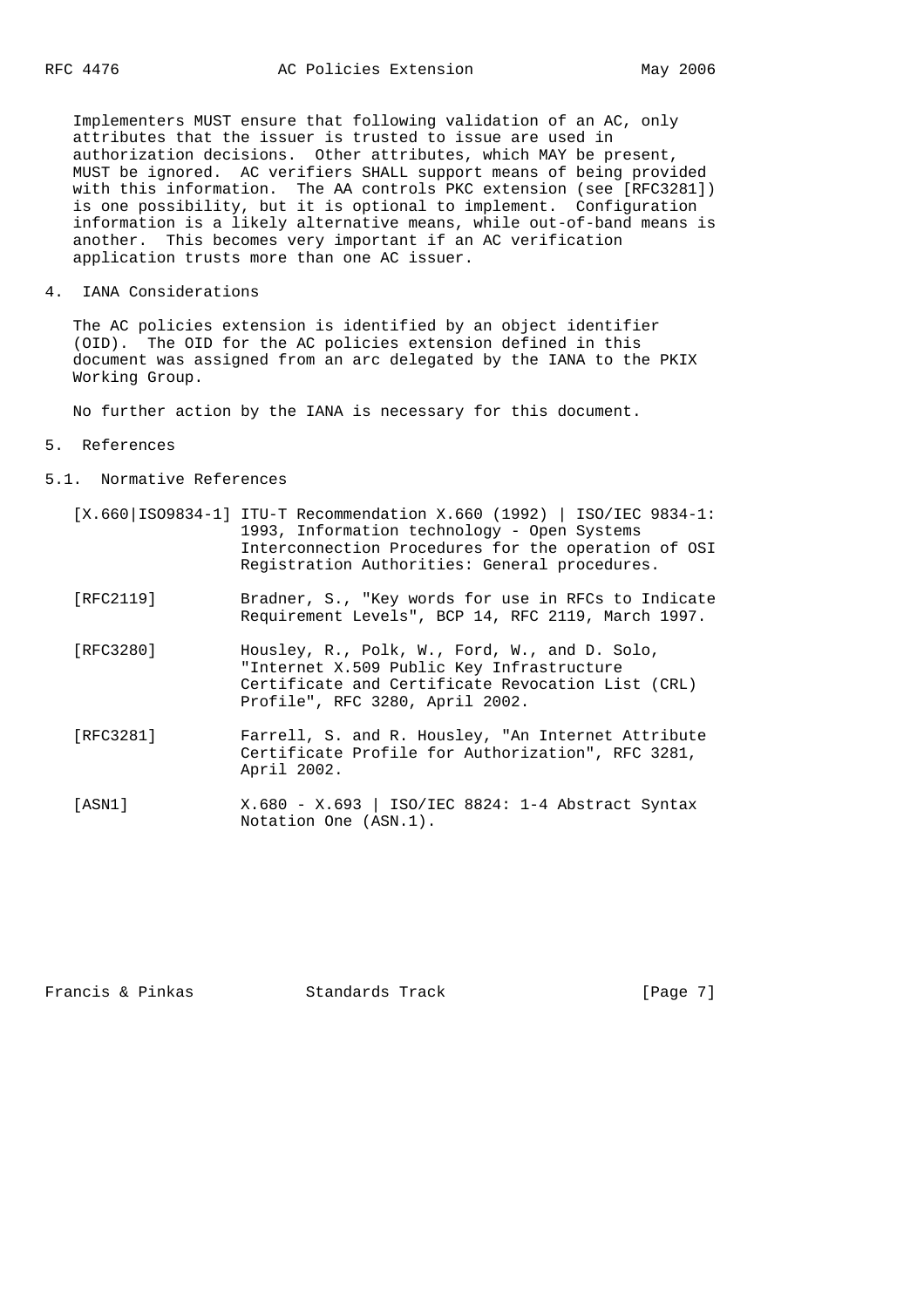# 5.2. Informative Reference

 [X.509] ITU-T Recommendation X.509 (2000): Information Technology Open Systems Interconnections - The Directory: Public-key and Attribute Frameworks, March 2000.

Francis & Pinkas Standards Track [Page 8]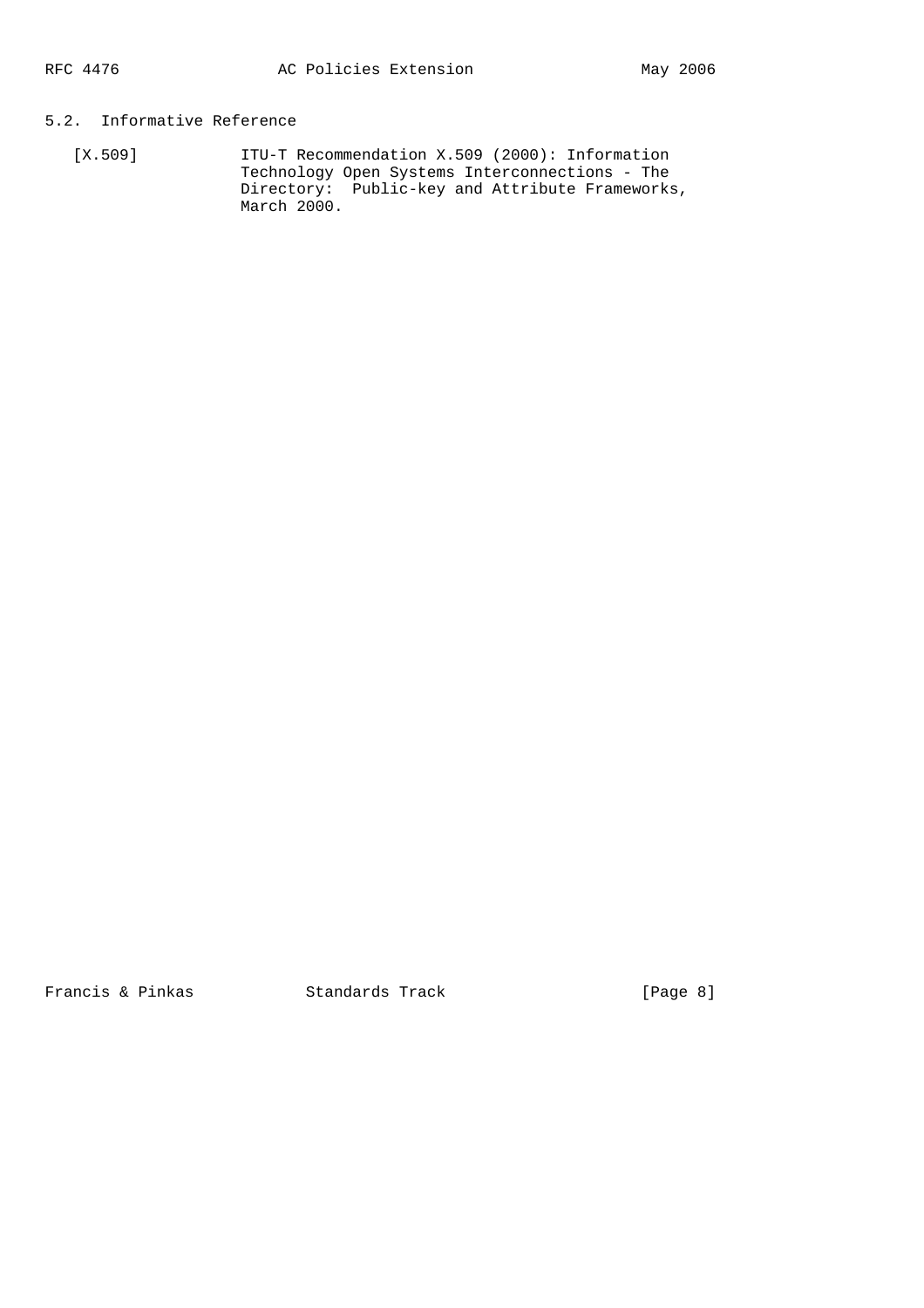Appendix A. ASN.1 Definitions This appendix is normative. ASN.1 Module AcPolicies { iso(1) identified-organization(3) dod(6) internet(1) security(5) mechanisms(5) pkix(7) id-mod(0) id-mod-ac-policies(26) } DEFINITIONS IMPLICIT TAGS ::= BEGIN -- EXPORTS ALL -- IMPORTS -- Imports from RFC 3280 [RFC3280], Appendix A UserNotice FROM PKIX1Implicit88 { iso(1) identified-organization(3)  $dod(6)$  internet(1) security(5) mechanisms(5) pkix(7) id-mod(0) 19 } id-pkix, id-pe FROM PKIX1Explicit88 { iso(1) identified-organization(3) dod(6) internet(1) security(5) mechanisms(5) pkix(7) id-mod(0) 18 }; -- Locally defined OIDs -- policyQualifierIds for Internet policy qualifiers id-qt OBJECT IDENTIFIER ::= { id-pkix 2 } id-qt-acps OBJECT IDENTIFIER ::= { id-qt 4 } id-qt-acunotice OBJECT IDENTIFIER ::= { id-qt 5 } -- Attributes id-pe-acPolicies OBJECT IDENTIFIER ::= { id-pe 15 } AcPoliciesSyntax ::= SEQUENCE SIZE (1..MAX) OF PolicyInformation PolicyInformation ::= SEQUENCE { policyIdentifier<br>policyQualifiers SEQUENCE SIZE (1..MAX) OF PolicyQualifierInfo OPTIONAL }

Francis & Pinkas Standards Track [Page 9]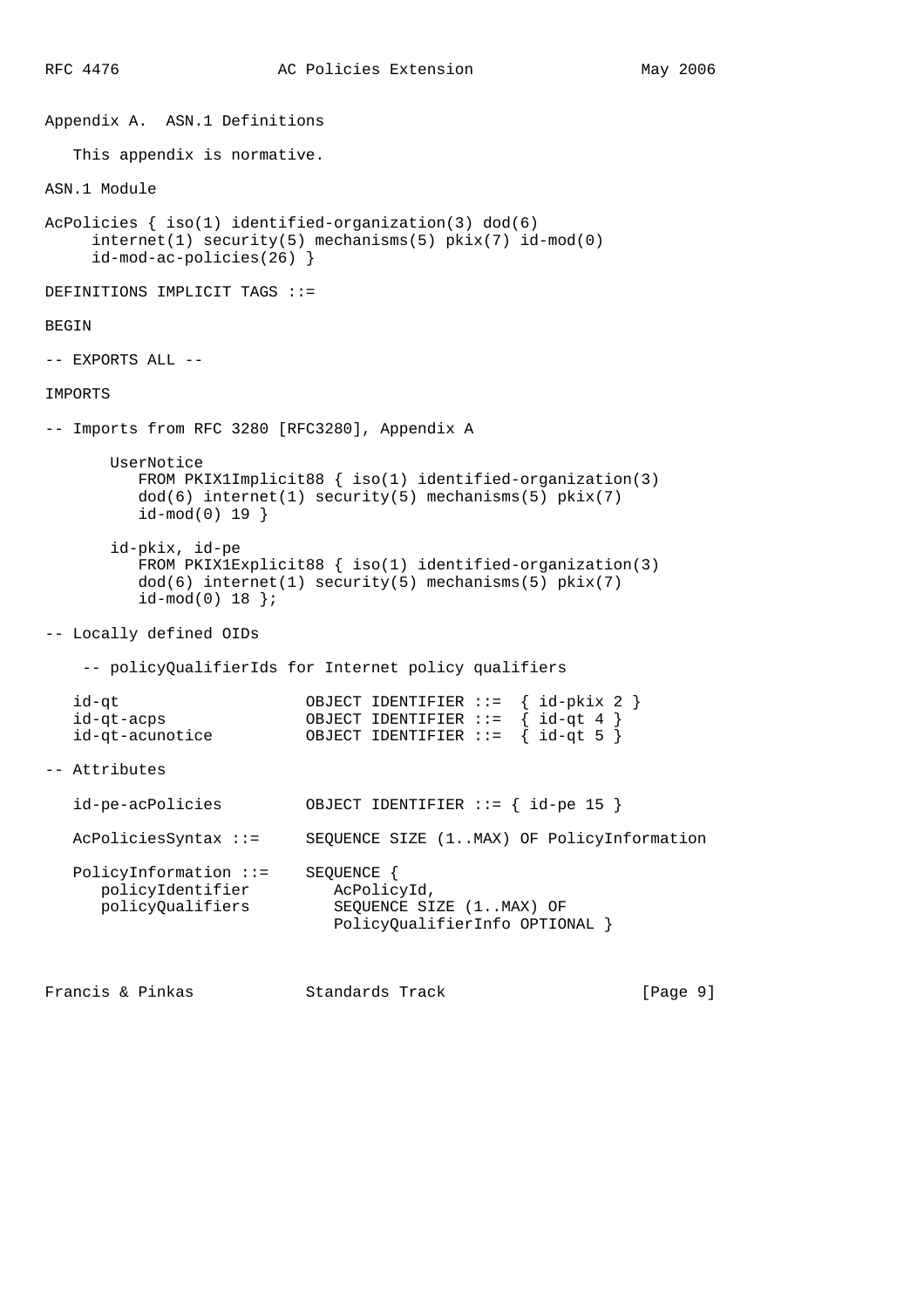AcPolicyId ::= OBJECT IDENTIFIER PolicyQualifierInfo ::= SEQUENCE { policyQualifierId PolicyQualifierId, qualifier ANY DEFINED BY policyQualifierId } PolicyQualifierId ::= ( id-qt-acps | id-qt-acunotice ) OBJECT IDENTIFIER<br>-- ACPS pointer qualifier ACPSuri ::= IA5String -- ACP statement user notice qualifier ACUserNotice ::= UserNotice -- UserNotice is defined in [RFC3280] END Authors' Addresses Christopher S. Francis Raytheon 1501 72nd Street North, MS 25 St. Petersburg, Florida 33764 EMail: Chris\_S\_Francis@Raytheon.com Denis Pinkas Bull Rue Jean Jaures 78340 Les Clayes-sous-Bois FRANCE EMail: Denis.Pinkas@bull.net

Francis & Pinkas Standards Track [Page 10]